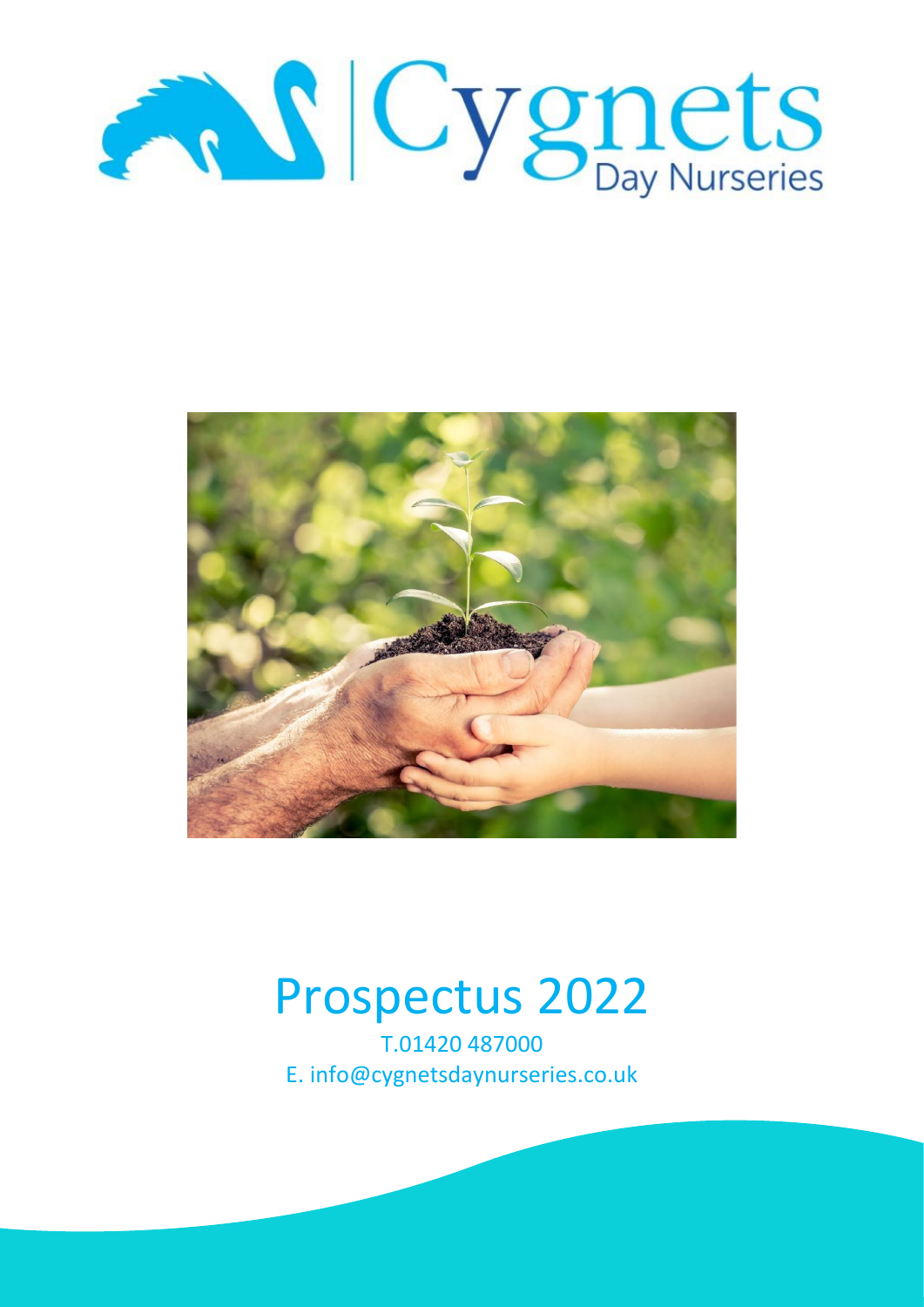

Cygnets Day Nursery is a purpose-built full day care nursery and pre-school that opened in 2004 and is part of Cygnets Day Nurseries Limited. We are based at Hartwood House on the High Street in Bordon near Sacred Heart Church and are designed for children aged 8 weeks to 5 years on a full or part-time basis. The nursery is in an idyllic wooded setting with a large, completely secure, enclosed garden for the children. All the children's rooms have doors leading directly outside into the gardens.

As the building has been specially designed, it has been possible to have special features like low level windows in all the children's rooms so that the children can see outside. Low level washing-up sinks in the play rooms are another feature encouraging the children to learn to wash up themselves! There is a purpose-designed baby unit with a milk preparation room and nappy changing room.

There is a large car park for dropping off and collecting your child. Security is paramount and all arrivals are monitored carefully via a door-entry control system. We also have CCTV cameras around the building.

Information on our fees in our terms and conditions which will be given to you when you register your child with us.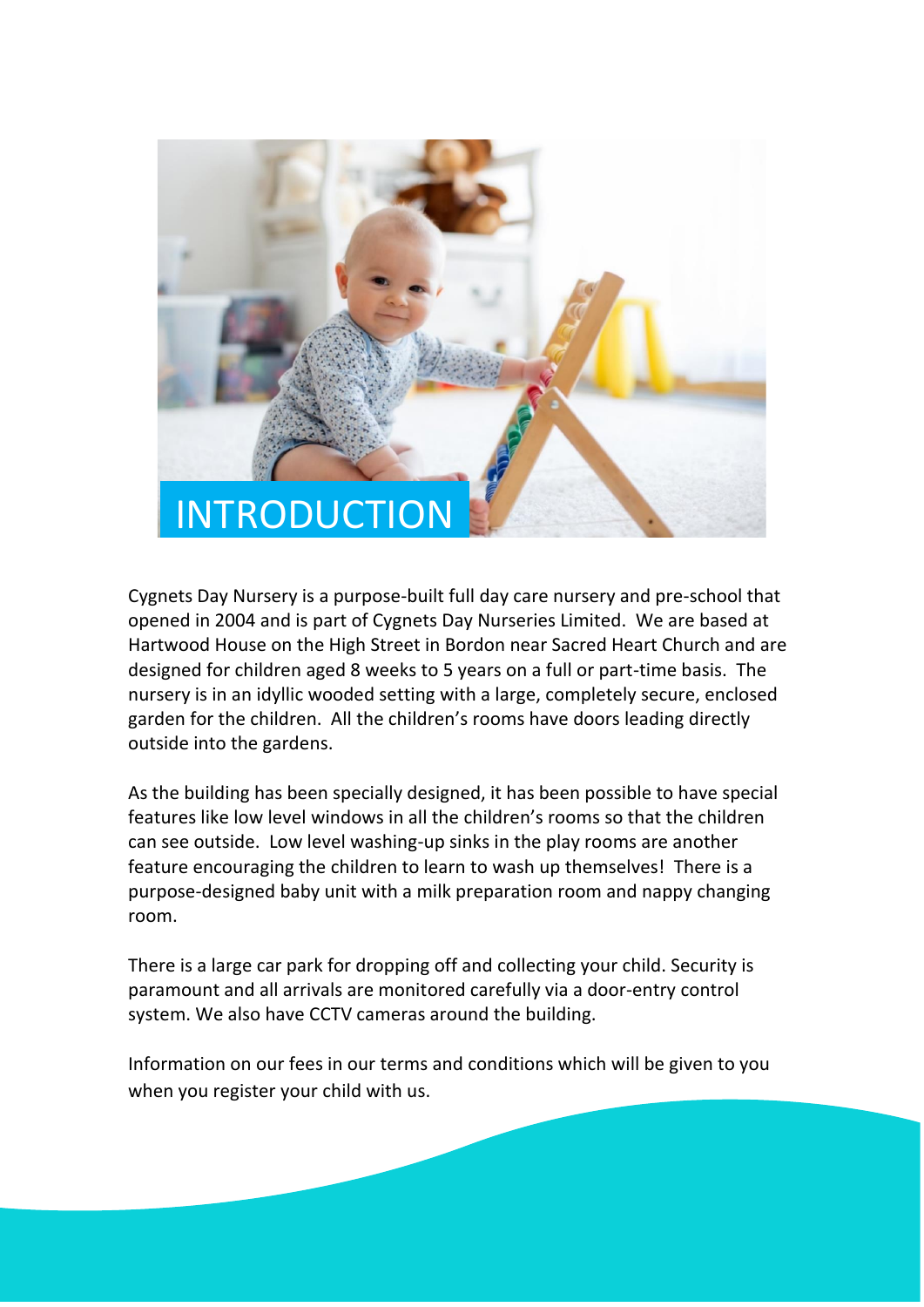

"We believe a child flourishes best in a happy, caring and stimulating environment where they feel secure within a positive routine. We represent an extended family, helping lay the foundations in a safe and relaxed atmosphere, helping children to succeed in all that they do, now and in the future, and most importantly, give peace of mind to our parents.

We offer praise, encouragement and patience with positive role modelling to enable your child to flourish and develop all the necessary skills to be proud of their achievements as happy, confident individuals. Happy children are more likely to reach their potential.

We operate an open-door policy, where parents/carers are welcome at any time to come and discuss any matter relating to their child.

At Cygnets your child will learn to care for and respect other children and cultures, whilst promoting British values treating everyone with respect."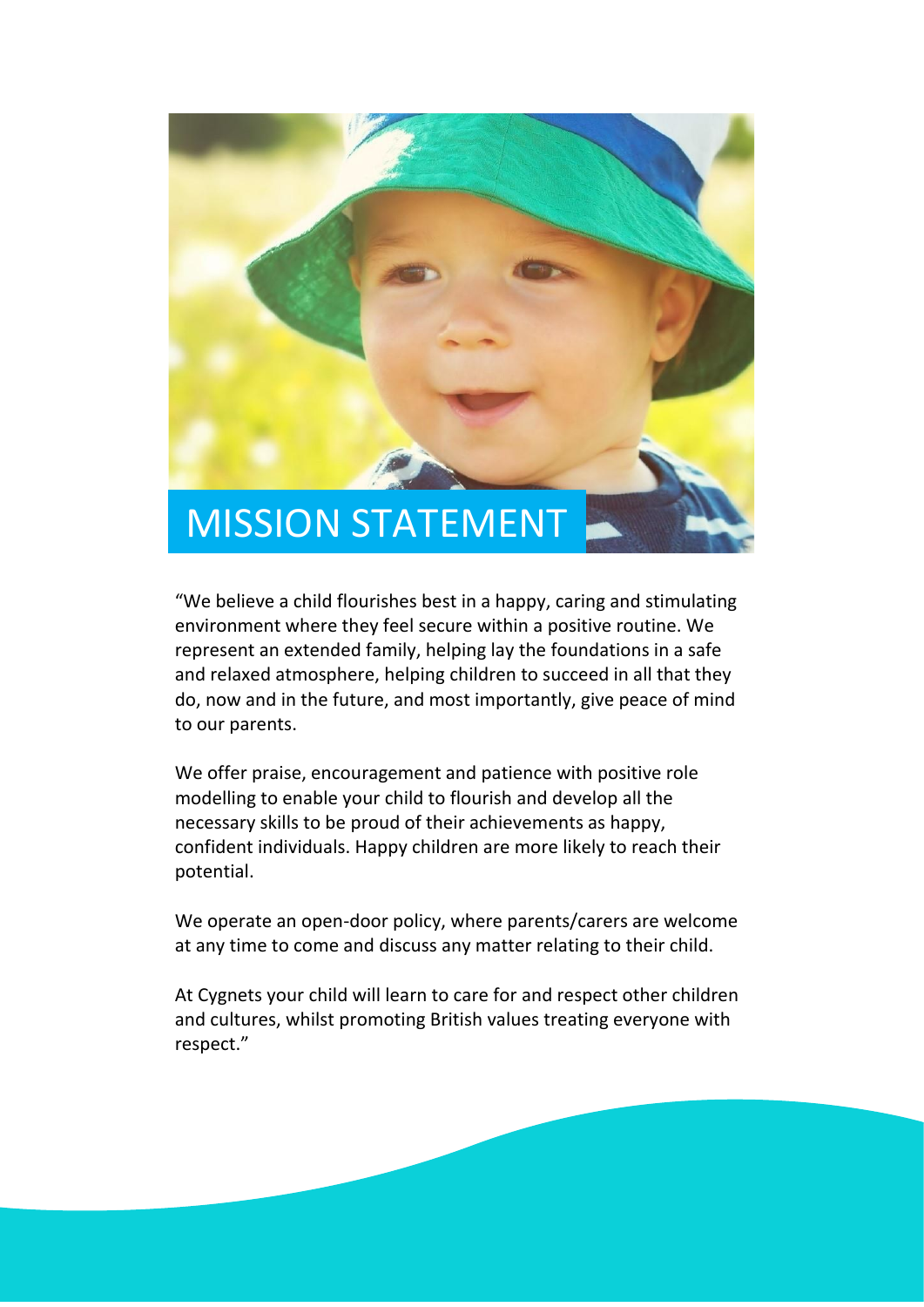## OFSTED AND THE EYFS

The nursery is fully registered with Ofsted. Our Unique Reference Number is EY272736. We were last inspected by Ofsted in June 2017 where we achieved a Good rating. Our last report can be found online at<http://reports.ofsted.gov.uk/> using our unique reference number.

We assess the children following the Early Years Foundation Stage (EYFS) [\(www.gov.uk/early-years-foundation](http://www.gov.uk/early-years-foundation-stage)[stage\)](http://www.gov.uk/early-years-foundation-stage) which sets the standards for learning, development and care for children from Birth to 5 yrs. The EYFS incorporates the principles of Every Child Matters:

The EFYS is divided into Prime and Specific areas of learning and development, these are as follows:

## **Prime Areas**

- Personal/Social/Emotional Development
- Physical Development
- Communication and Language

## **Specific Areas**

- Literacy
- Mathematics
- Understanding of the World
- Expressive Art and Design

- 1. Being Healthy
- 2. Staying Safe
- 3. Enjoying and Achieving
- 4. Make a Positive Contribution
- 5. Achieve Economic Well-being

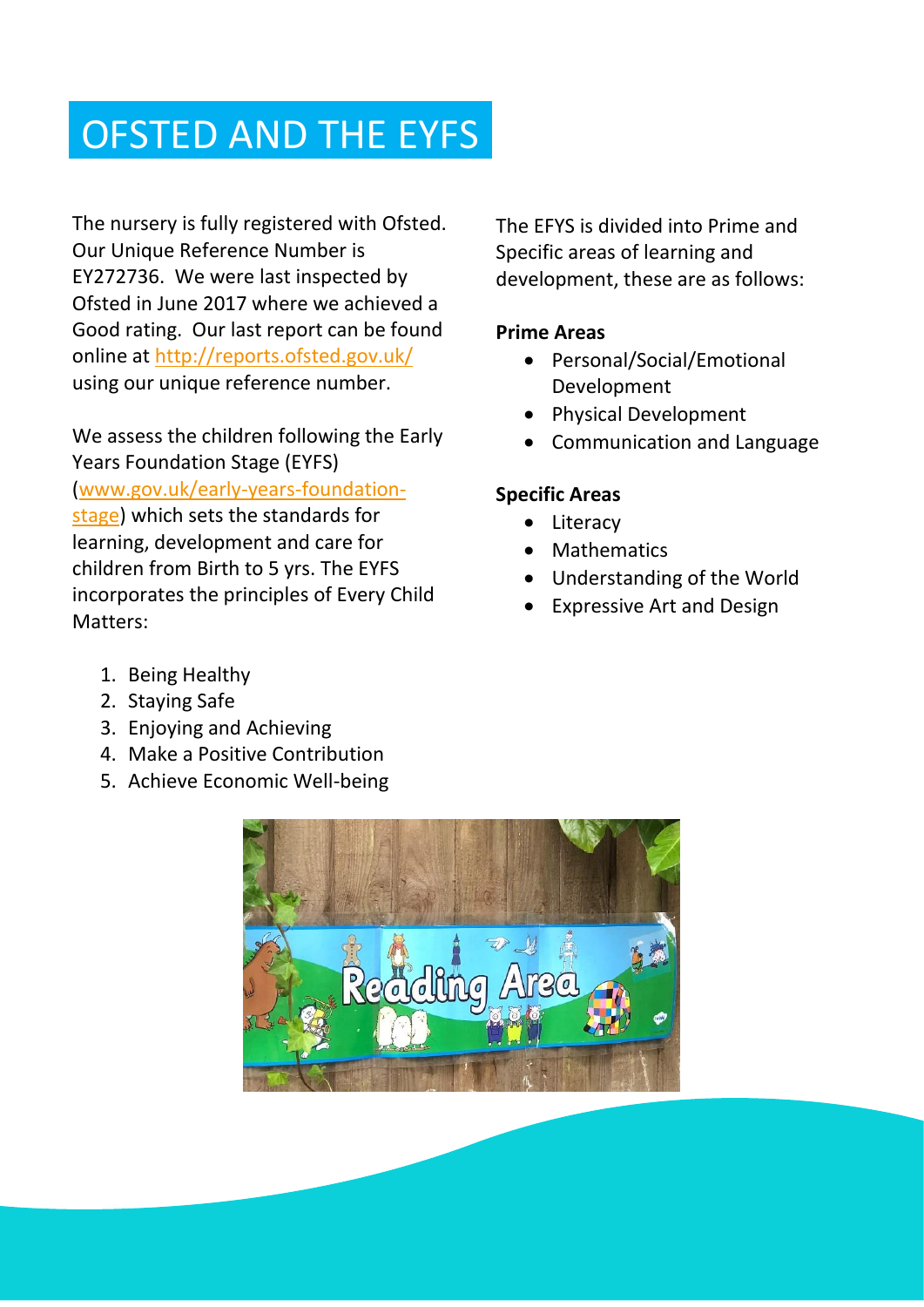## WORKING IN PARTNERSHIP

## **A home from home**

It is our policy to ensure all staff work closely with parents/carers in a programme of care for your child and to work as closely as possible to provide a home from home environment. We also encourage the children to comment on their learning experiences and environment and this feedback is used to further develop our planning. This partnership starts when your child settles with us. Your child will be allocated a key person whilst they are at the nursery. If you have any concerns about your child's care or education you are welcome to speak to the key person at any time.

The nursery encourages parental involvement through parents/carers' evenings and social events to encourage good relationships between parents/carers and staff. It also enables children to socialise outside the nursery.

There will also be the opportunity to come and discuss your child's progress/education. By doing this, it helps provide the next step of your child's development with their key person. These dates will be notified on the notice board and in the monthly newsletters. To ensure that we are environmentally friendly, we will email information out such as newsletters and progress reports to parents/carers and encourage the return of any correspondence in the same way.

We also encourage parental involvement by introducing their professional skills to the children. We liaise with other settings that a child may attend, sharing knowledge of the child's education. We also liaise with the local schools, other professionals related to child education, as well as professionals in the community i.e. Police, Fire Brigade etc. Parental involvement is also encouraged via eyLog, our digital online learning tool.

### **Measuring your child's progress**

Our assessments of the children are completed on a tablet using an online early learning journal called eyLog. Parents/carers are given a log-in and are then able to have instant access to their child's learning journey, including observations, photos and videos.

Parents/carers can make comments on what they see and also upload their own photos and videos of their children. This function helps parents/carers to support their child's learning development and next steps. Up to 5 family members can receive log-in details to access a child's record.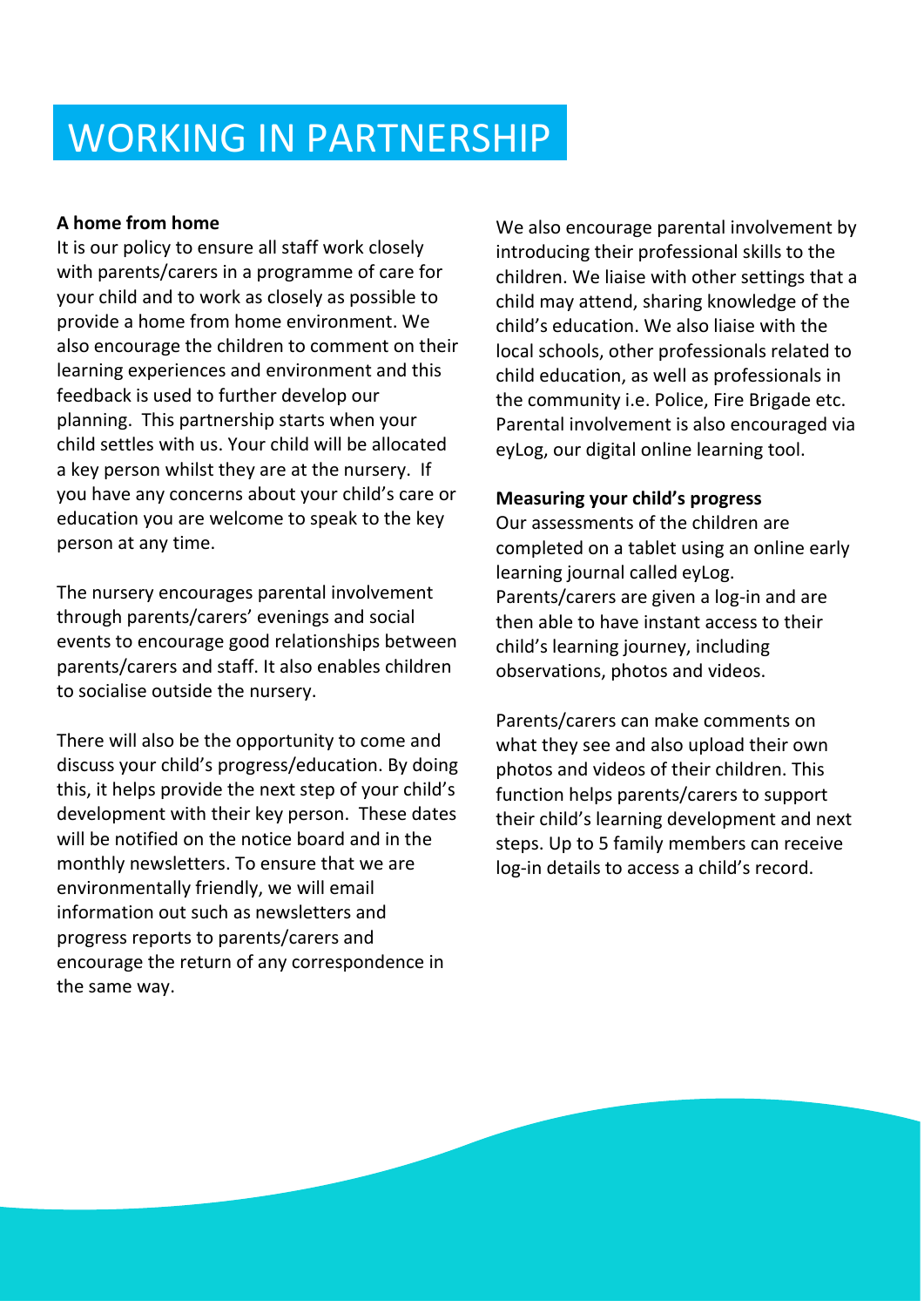

Staffing ratios are as follows:

- $0 2$  yrs = 1:3
- $2 3$  yrs = 1:4
- $3 5$  yrs = 1:8

Children are cared for by qualified staff who have been through a rigorous selection process and have been DBS checked. Every member of staff holds a First Aid and Safeguarding Certificate. It is important to share good practice so students from the local colleges are given the opportunity to do work experience within the nursery.

All nursery staff have a vast amount of experience between them. Staff are given additional roles of responsibility and a list of these can be found on the Parent and Staff Noticeboards.

All the staff we recruit have a genuine love of children and are dedicated to providing the best care possible for all our children. Cygnets Day Nursery has a low staff turnover and many of our staff have been with us since we opened 18 years ago.

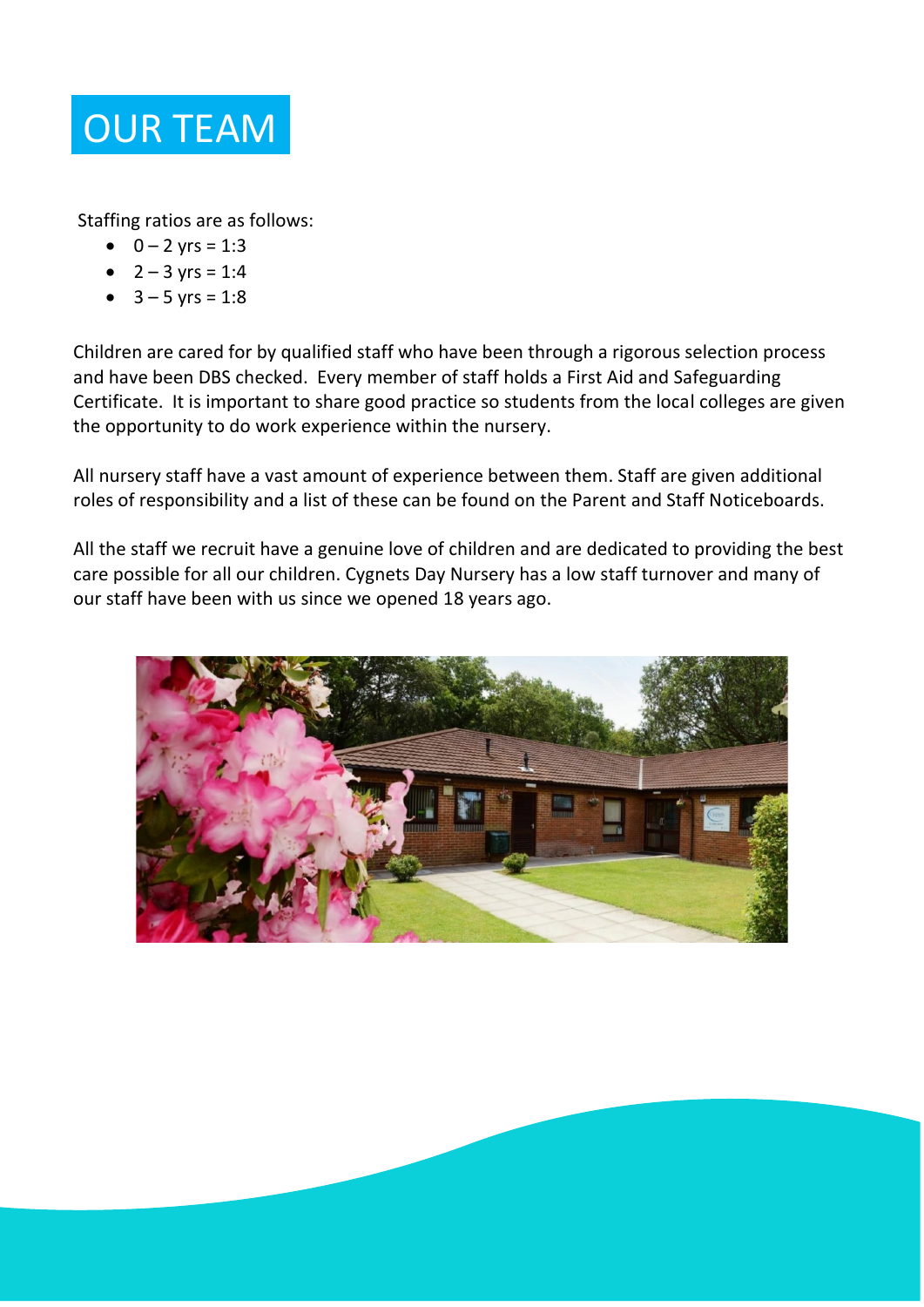

#### **Safeguarding**

As an educational provider registered with Ofsted we are required to follow the Safeguarding Vulnerable Group Act (2006). At all times, we will share any concerns we may have about your child. However, we do have a duty to refer to the Children's Social Care Services and Ofsted if we suspect that child abuse is taking place. Our first concern will always be the welfare of your child. Further information can be found in our Safeguarding Policy, available on request.

#### **Health and Safety**

We have rigorous Health and Safety Procedures to ensure the welfare of all employees, children, parents/carers and all persons likely to be affected by our operations including the general public and other visitors.

There is a large car park for dropping off and collecting your child. Children are parents/carers' responsibility in the car park. Please ensure you supervise your child at all times.

Cygnets Day Nurseries CANNOT be held responsible for any claims, losses or damage of any nature whatsoever. Security is paramount and all arrivals are monitored carefully via a door-entry control system.

#### **Mobile Phones and Recording Devices**

Please be aware to ensure the protection of our children, it is forbidden to use mobile phones or any kind of recording devices whilst on the premises.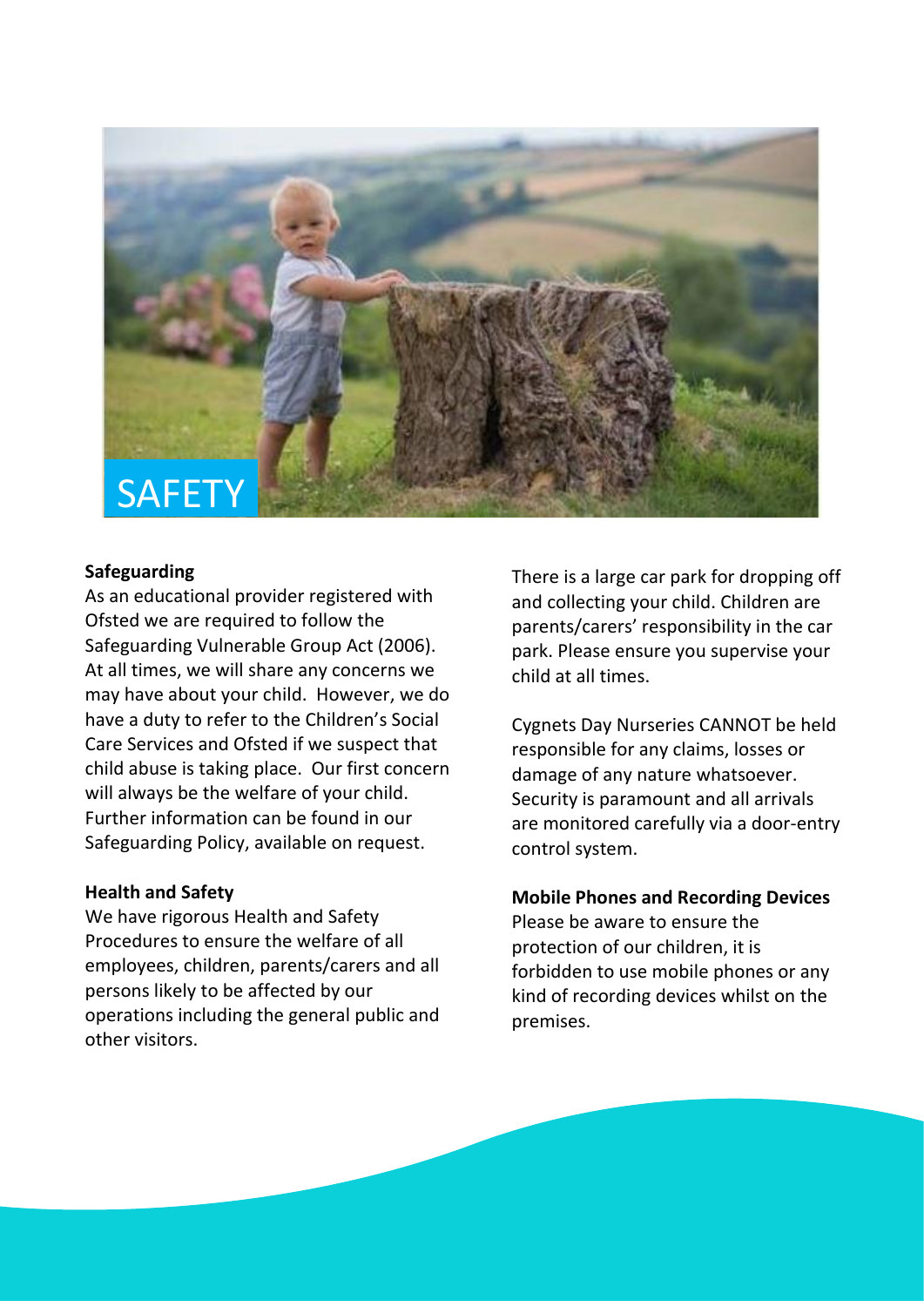## GENERAL INFORMATION

## Opening times: 7:00am-7:00pm

Sessions: 8:00am-1:00pm/1:00pm-6:00pm

Extended hours: 7:00am-8:00am/6:00pm-7:00pm

### Term time:

We have some sessions for term-time only: 38 weeks per year/conditions apply/please see management

### **Rooms**

The children's rooms have all been specially designed for the age of children within each room:

- *Hummingbirds* (8 weeks 20 months): features include story corner; music area; messy play; role play area; construction; and small world play
- *Nightingales* (20 months 30 months) and Kingfishers (30 months to term after their 3<sup>rd</sup> birthday): features include sand and water trays; creative activities; book corner; and writing materials
- *Flamingos* (3 5 yrs): features include a home corner; book corner; IT area; maths area; and a language and literacy area

## **Garden**

We have a large designed garden with a "wow" factor which allows us to offer an enhanced outdoor learning environment. The garden has been extensively equipped, complete with AstroTurf to facilitate better outdoor free flow play in all weathers including our popular Sport4kids sessions. We also have a modern bespoke baby garden to provide an amazing outdoors discovery area for the babies. All rooms have direct access to the garden.

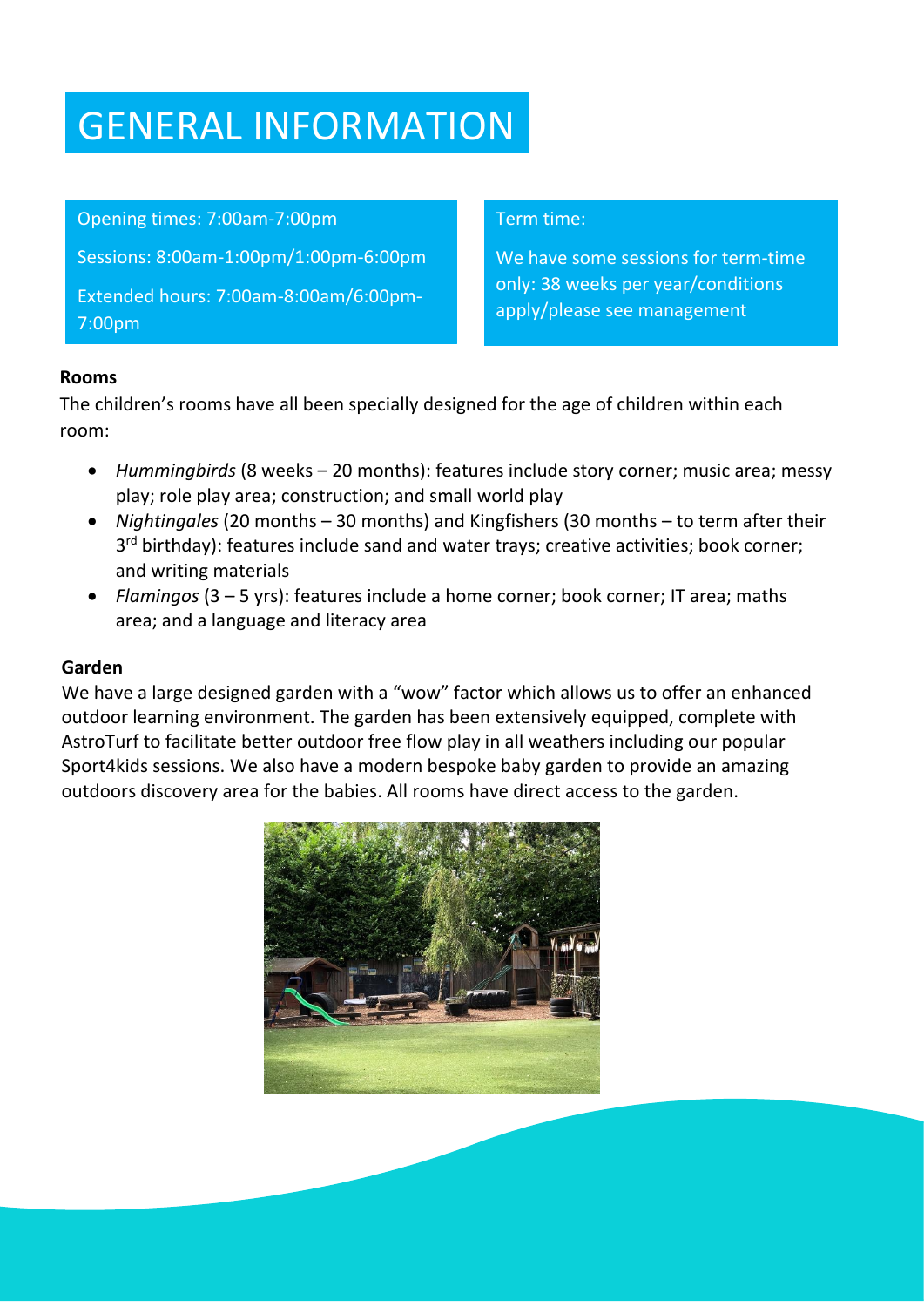

#### **Tax Credits**

Parents are able to claim Working Tax Credit or Child Tax Credit against the costs of childcare which helps considerably towards the fees. Please find further information on [www.gov.uk/browse/benefits/tax-credits.](https://www.gov.uk/browse/benefits/tax-credits)

#### **Early Years Funding**

Cygnets Day Nurseries Ltd. are able to claim for the Early Years Funding (EYF) for some children who are over 2 years old. To check if you are eligible, please contact the Hampshire Children's Information Service on 0300 555 1384. All children aged over 3 years old (term after their 3<sup>rd</sup> birthday) are entitled to the 15 hours universal funding and some parents/carers may be eligible to claim for the additional 15 hours if they have an Eligibility Code which is available online at [www.childcarechoices.gov.uk.](http://www.childcarechoices.gov.uk/)

There may be a charge for the Additional Care which we provide that is not covered by the funding. Full details will be given at the settling in sessions.

#### **Settling in**

We offer a settling in procedure of 2 x 2-hour sessions to all children to allow your child to settle into the nursery and for children and parents/carers to become acquainted with their key person and other professionals.

#### **Fees**

Up to date information on fees can be obtained by contacting management.

#### **Mealtimes**

We operate a Healthy Eating Policy across the whole of the nursery. Children are encouraged to make healthy decisions about food and are educated about having a healthy lifestyle. To ensure that we comply with the legislation, we regularly check the Food Agency website: [www.food.gov.uk](http://www.food.gov.uk/)